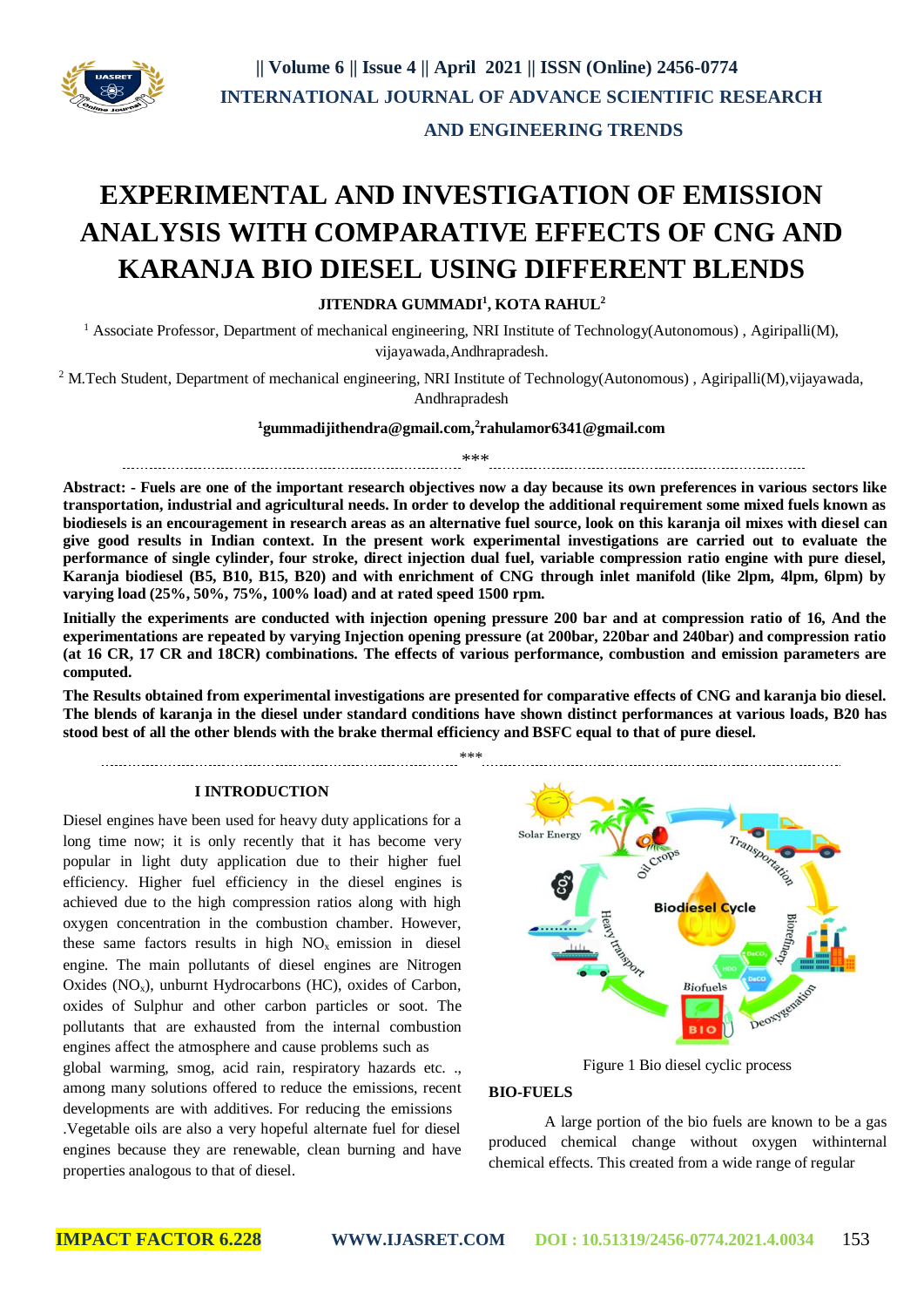

waste, sewage, cut down plant materials and farming wastages.

### **BIO-DIESEL**

Biodiesel refers to the seeds like vegetable coconut, ground nuts and etc. extracted oil from those nuts, a few oils separated from the leaves too. Economically it become minimal effort assembling of these oils can be considerable compare with crude oils, rough oils and the accessibility of bio-oils are trustable. Numerous tests have been led on IC engines running with bio-powers. Because of the self-start temperature of the oils high, the fuelss are mixed with the regular diesel fuels in determined extents. In the present experimental investigation we have utilized the mixes of a fluid bio-fuel. Karanja oil is utilized in mix with the diesel to discover the presentation and outflows and track down the suitable extent of the mix at different running states of the motor.

#### **NEED OF BIODIESEL**

1. Many alternative biodiesel fuels have been shown to have better exhaust emissions than traditional diesel holds promised as fuel alternatives for diesel engine.

- 2. Depletion of the primary fuels
- 3. Biodiesel is agriculture oriented.
- 4. A number of researches have shown that biodiesel has fuel properties and provides engine performance that is very similar to diesel fuel.
- 5. Biodiesel are nontoxic, biodegradable and renewable fuel.
- 6. The severe emission regulations in the world have placed design limitation on heavy duty diesel engines. The trend towards cleaner burning fuel is growing worldwide and it is possible through biodiesel.
- 7. Biodiesel includes a high cetane number, low Sulphur, low volatility and the presence of oxygen atoms in the fuel molecule.

8. Expected efficiency is achieved through biodiesel. Biodiesel performs better than petroleum diesel.

9. Reduces serious air pollutants such as particulates, carbon monoxides, hydrocarbons and air toxic. A mutagen city study shows that biodiesel dramatically reduces potential risks of cancer and birth defects.

#### **II LITERATURE REVIEW**

1. Domenico De Serio., The obtained information were dissected for different parameters, for example, break warm proficiency, Break particular fuel utilization, break particular vitality utilization, fumes gas temperature. Outflow parameters viz. HC, CO, CO2 and Unburned hydrocarbon were likewise arranged. The execution objects were insignificantly substandard yet the emanation was essentially diminished as the mix proportion was expanded. The break warm viability of ethanol blend was lower and as the pile was extended the differentiation in capability moreover augments. The HC

spreads were decreased with the usage of the ethanol-diesel fuel blends concerning that of wonderful diesel.

2. Jayesh B Galchar, (2017),The impact of EGR and cottonseed B20 biodiesel on motor execution emanation and burning attributes of a solitary barrel diesel motor with control rating of 3 kW and at steady speed of 1500 rpm contemplated. It was seen that start delay was shorter with cottonseed B20 biodiesel as comp to base diesel because of biodiesel was having higher cetane number and oxygenated fuel. CO and HC emanation diminished with cottonseed B20 biodiesel because of zero sweet-smelling, oxygenated fuel results in clean consuming of fuel. In any case, CO and HC emanations marginally expanded with fumes gas distribution.

Mahesh BabuTalupul (2017)A representation framework and a four-chamber diesel motor furnished with a burning and outflow analyzer were used in order to break down the splash and fumes emanation qualities of the ethanol mixing diesel fuel. A development in the infusion timing additionally prompts an expansion in the burning weight due to the adequate premixed length. In a four-chamber diesel motor, an expansion in the ethanol mixing proportion prompts an abatement in NO<sup>x</sup> discharges because of the high warmth of vanishing of ethanol fuel, nonetheless, CO and HC emanations increment. Also, the CO and HC emanations display a diminishing pattern as per an expansion in the motor load and a development in the infusion timing.

4.M., Paramesh, M., Raghu, J. (2016), An assessment was driven on the feasibility of totally cooling a lone barrel diesel engine by arrange mixture of water into the start chamber Ideal total engine cooling by facilitate water implantation was master over a broad assortment of water imbuement timings (from 450 to 720 CA degrees after TDC control stroke) at water/fuel extents of 2.9 to 3.7 with yield force and brake specific fuel use upgraded 5 to 20%, exclusively, over that with the standard coat cooled CLR engine. A theoretical addition of around 17.5% in available exhaust imperativeness in view old enough of steam was learned, close by a temperature lessening of two or three hundred degrees Fahrenheit.

5.Varun, S. R. Chauhan, (2016), Tests were finished to investigate different imbuement strategies on a significant diesel engine Specifically, pilot/standard, post/essential and single major mixture techniques were thought of. He explains fuel change profitability relies determinedly upon the implantation timing, explicitly on the rule mixture timing. Regardless, the point by point hardship examination uncovers that fuel change efficiency was by and large directed by the correspondence between veritable consuming and divider warm adversities, independently.

6.Pravin B. Ghungrad, Sandeep (2016) Broke down and showed the effects of biodiesel (rapeseed methyl ester, RME)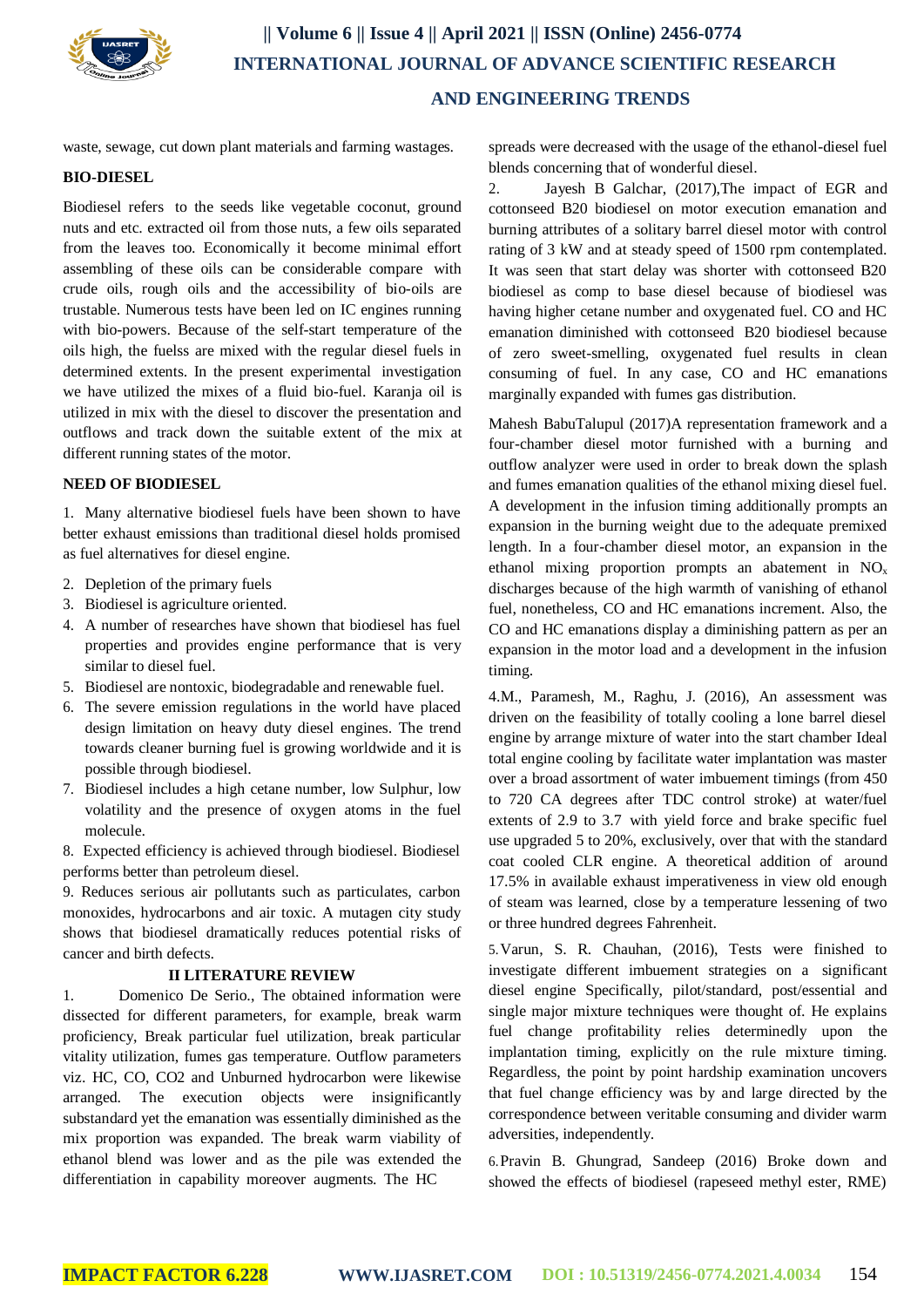

and assorted diesel/RME blends on the diesel engine NOx releases, smoke, fuel usage, engine efficiency, barrel weight and net warmth release rate NOx outpourings were diminished to similar characteristics, yet the smoke transmissions were basically lower because of RME. The obstruction of the mixture timing because of unadulterated RME and 50/50 (by volume) blend in with diesel results in advance decline of NOx to a detriment of little augmentations of smoke and fuel use.

7.RupeshPatela, L., Sankhavarab.C.D. (2016), Fuel properties of blends and unadulterated citrus sinensis biodiesel were found and execution ascribes and vapor surges of the engine loaded up with blends were poor down. The wrapped up, citrus sinensis biodiesel can be used as an incredibly reassuring added substance to improve CO outpourings of conventional diesel fuelled engine. The force and force yield of engine was decreased possibly when CSB was added to the diesel. CO radiation regards improved however NOx regards extended with CSB use.

8.Keneni, Jorge Mario Marchetti. (2015) Exhibits a couple of revelations of the usage of honge oil and diesel fuel blend in arrange imbuement diesel engine with extended implantation opening weight (IOP) The execution spreads and copying boundaries of 20% honge oil and 80% diesel fuel (volume premise) were found close to impeccable diesel fuel where as higher blend extents were found inferior diverged from amazing diesel fuel. Upgraded premixed warm release rate were seen with H30 when the IOP is improved. Execution and outpourings with H30 are far better than perfect diesel fuel at improved IOP. With extended mixture weight proportion of honge oil in blend can be extended from 20% to 30%.

9.Ashok Kumar Yadav, MohdEmran (2015) An optically accessible single-barrel quick direct-imbuement (HSDI) diesel engine was used to look at the sprinkle and consuming methodology with slim point divider guided showers. Effects of mixture timings and implantation weight on start characteristics and surges were viewed as An information is grasp the smoke issues related with tight point imbuement strategy under high burden conditions. With thin edge injectors, start could occur for in a general sense hindered post-TDC mixtures, which gives a stand-out mixing approach to manage diesel engines. The guideline justification this examination was to evaluate the glow incidents at different engine loads and rates with and without creative covered diesel engine the results showed a lessening in warm hardships to the coolant and a development in drain imperativeness at all stack levels.

10. Ashok Reddy, K., (2016), A diesel engine was an internal consuming engine that utilizes the glow of strain to begin to bum the fuel, which is injected into the chamber Different techniques of the diesel engine strategies were reenacted by forming a C program for the mathematical model delivered for

the various systems. By then the program was continued running with the diesel fuel and diesel fuel mixed with the various measures of di-methyl ether and the results got are differentiated and the engine continued running by unadulterated diesel alone. A work is dealt with the consuming and exhaust execution of a DME premixed charge pressure turn over diesel engine

11.G., Bose, N., Edwin Raj, R. (2013),50 the port premixing DME, the glow release measure was contained the premixed charge homogeneous charge pressure begin consuming and scattering start. DME was suctioned from port, NOx radiations reduced first thing yet this lessening design halted later. Smoke reduced, yet CO and HC extended with a rising of DME sum. Meanwhile, like the customary DICI movement, NOx extended, yet smoke, CO and HC declined with an early immediate implantation. To explore the execution of little cruiser turn over engines fuelled with biogas in the best extent of undertaking conditions. He focuses the changed moved fuel structure with assurance of retrofit pack, framework and progression of blender device. It might be assumed that engine was turned out acceptably for unpurified biogas because extra time was available for start which was not sensible for oil and cleaned biogas.

12. Agustian, E., Praptijanto, A., Sebayang(2013) The significance of this assessment was the all out replacing of diesel fuel with bio-empowers In the current assessment a methyl ester got from paradise oil was considered as a beginning improver. The results exhibit a 49% abatement in smoke, 34.5% reduction in HC spreads and a 37% lessening in CO outpourings for the Me50–Eu50 blend in with a 2.7% extension in NOx release at full burden. There was a 2.4% development in brake warm capability for the Me50–Eu50 blend at full burden. The start characteristics of Me50–Eu50 blend were essentially indistinguishable with those of diesel.

13. Ranjan Kumar Swayne, (2013) The exploratory inspected effects of fuel mixture weight on engine execution Trials have been performed on a diesel engine with four-barrel, two-stroke, arrange implantation. Engine execution regards, for instance, showed weight, exhibited pull, shaft force, brake drive, break mean incredible weight and fuel use have been investigated both of assortment engine paces - settled burden and settled engine speed – assortment stacks by changing the fuel mixture weight from 180 to 220 bars. The results shows that, the settled burden assortment speeds and settled speed-assortment loads have been given that the higher engine speed (rpm) given higher engine power. The extending mixture weight was as per growing force. The fuel usages attempt result for settled burden assortment speeds and settled speed-assortment loads have been given that extending mixture weight given extended of fuel use for the diesel engine.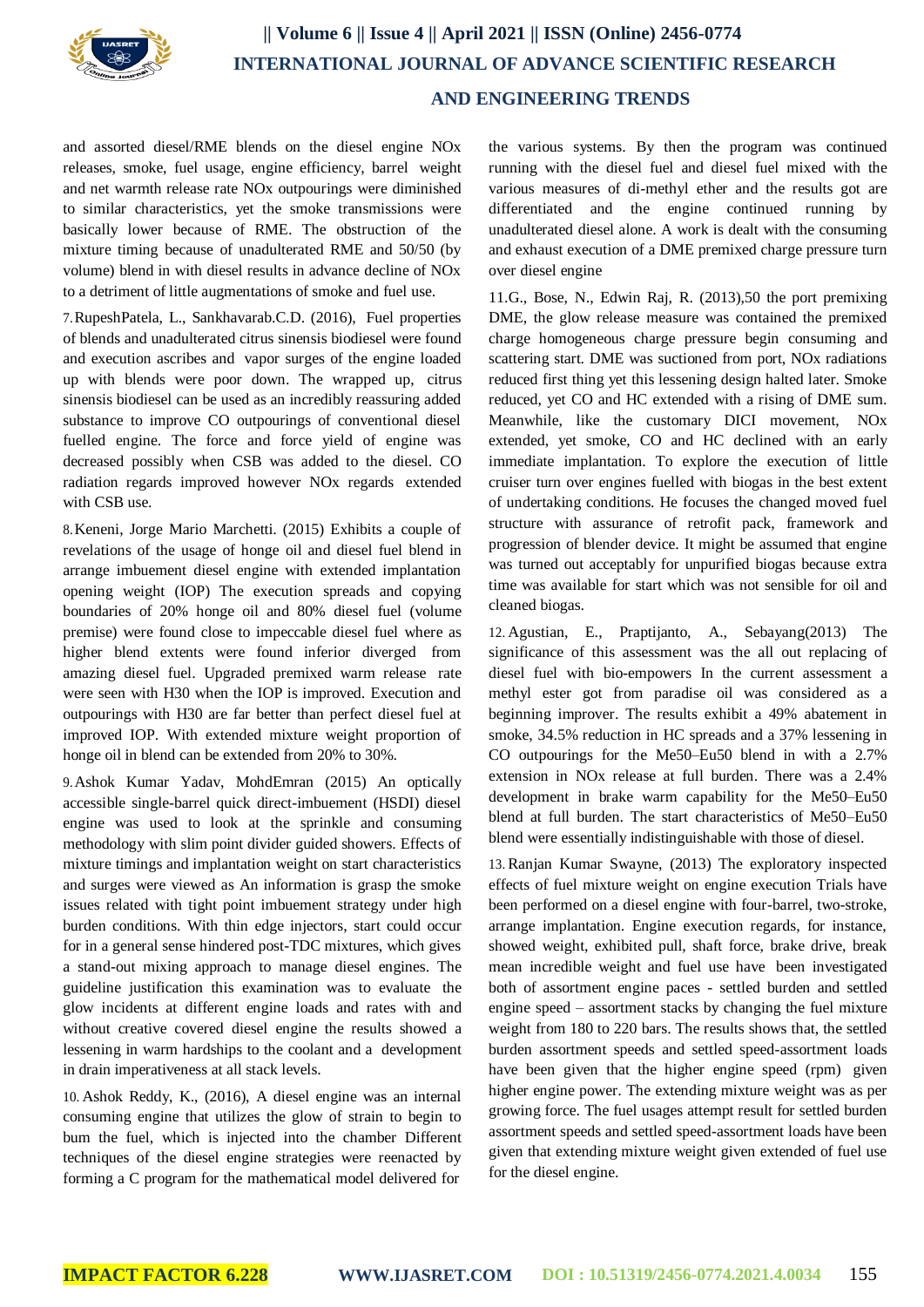

14.John samuelkoppula, Sreenivasulu (2012) A way of thinking was delivered for the assessment of diesel engine inbarrel systems and consuming. For generation of diesel consuming methodology an organized KIVA-3V code was delivered by combining two particularly endorsed models into the standard code. The procedure of various implantations has been researched for the engine concerned and has been found to decrease un-burned-through HC and CO with immaterial NOx discipline. Present assessment test work has been never really down the surge and execution characteristics of a lone chamber 3.67 kW pressure turn over engine fuelled with mineral diesel and diesel-biodiesel blends at a mixture weight of 200 bar that the CO transmissions were hardly higher, HC releases lessened from 12.8 % for B20 and 2.85 % for B40, NOx outpourings reduced up to 39 % for B20 and 28 % for B40. The efficiency lessened insignificantly for blends in assessment with diesel. The BSEC was insignificantly more for B20 and B40.

15. Kurbet S.N., Dr. Vinay V. Kuppast, (2011) The examination of execution, surge and consuming characteristics of amla biodiesel Amla biodiesel was another non-agreeable feedstock for diesel engine. The exploratory result shows that HRR and barrel weight for biodiesel was seen to be not as much as diesel. To the extent execution, B25 shows the best results when stood out from various blends. As biodiesel content additions in fuel, vapor spread decreases. As demonstrated by natural perspectives, biodiesel used as a fuel in a diesel engine was advantageous. An assessment was led to review the different open model used for showing of CI engines An overall report has moreover been finished with preliminary endorsement to exhibit the comparability with different showing approach. Some ideal logical information boundary has been proposed by the examination of different showing approach as far as possible the NOx outpouring and buildup improvement to make diesel engine more eco-obliging.

16. RamanaMurty Naidu, S.C.V., Raju (2012) In inside start engines, exhaust gas dissemination (EGR) is a nitrogen oxide (NOx) surges decline framework used in petrol/gas and diesel engines. EGR works by reusing somewhat of an engine's exhaust gas back to the engine barrels. This debilitates the O2 in the moving toward air stream and gives gases torpid to consuming to go about as wipes of start warmth to diminish peak in-chamber temperatures. NOx was conveyed in a flimsy band of high barrel temperatures and loads. In a fuel engine, this inactive vapor ousts the proportion of combustible issue in the barrel. In a diesel engine, the exhaust gas replaces a part of the excess oxygen in the pre-start mix. Since NOx shapes essentially when a mix of nitrogen and oxygen was exposed to high temperature.

17. Sahin, F. what's more, Salman, M. S., (2012) An exploratory assessment was done dependent on "A Critical

Review of Exhaust Recirculation Gas System for CI Diesel Engine. Preliminary outcomes exhibit that the crisp EGR was a lot convincing than the hot and widely appealing EGR for the diminishing of NOx surge The extension in temperature of EGR gases causes to extend the consuming temperature which prompts increase in course of action of NOx. The Volumetric capability was moderately same in all of the cases and the brake specific fuel use was carry down at 7% of ISObutonal with 22.65% of EGR.

18. DhanalakshmiSridevi V (2012)A test is never really effect of exhaust gas circulation system on engine execution and release EGR structure was arranged and a short time later produced by considering assurance of engine. Single barrel four stroke electronic diesel engine was picked for layout. Speculative examination was done to design EGR system. At productive satisfaction of arrangement work it was typical that made EGR system will work effectively. A test assessment was coordinated to watch the effect of vapor gas re-seminar on the exhaust gas temperatures and exhaust murkiness The test arrangement for the proposed tests was created on a twochamber, facilitate implantation, air-cooled, pressure turn over engine. A cross section of assessments was coordinated for watching the effect of different measures of EGR on exhaust gas temperatures and fogginess.

#### **III METHODOLOGY**

According to the objectives of the present work mentioned in the chapter 2 the experimental setup need to have the following additional provisions apart from the basic functions of an engine test rig.

•Variable compression ratio.

•Variable injection pressure.

•Provision to induce gaseous fuel as the present experiment requires CNG to induce in the combustion chamber.

•Compatibility to work on bio-fuels.

•Exhaust gas Re-circulation

To determine the performance at the various running conditions the following measurement provisions are needed.

•Measurement of fuel consumption.

•Measurement and regulation of the gas flow.

•Measurement of temperature at various points of fuel and gas.

•Measurement of load.

•Measurement of air flow

## **IV EXPERIMNTAL METHODOLOGY**

To reach the objectives of the research work and to obtain the outcomes that explain the behaviour of the engine, the experimental methodology is designed as below.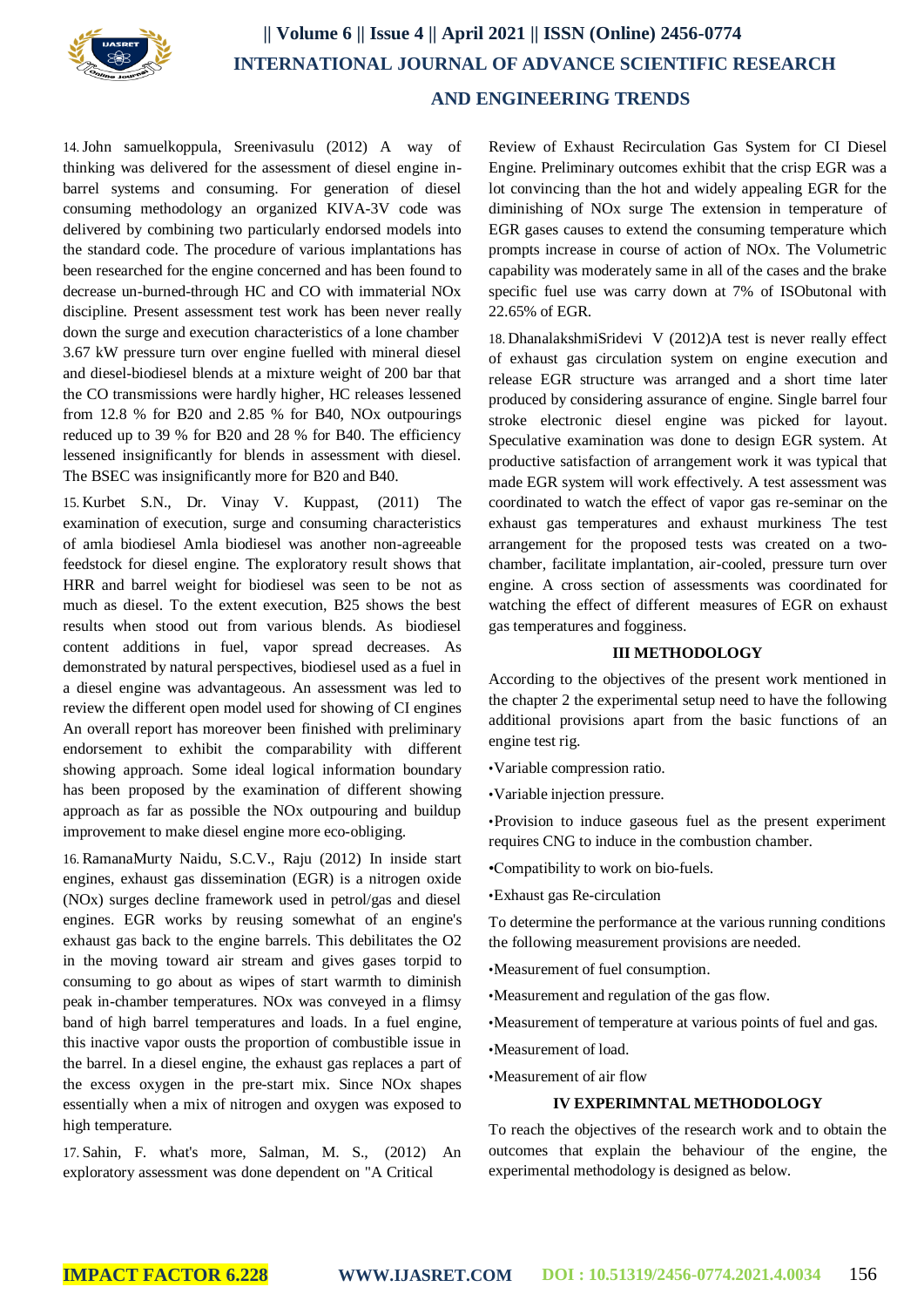

•The engine is run under normal diesel and the combinations B10, B15 and B20 and the values of the outcomes are noted.

•The above mentioned combinations of fuels are run under variant injection pressures of 200 bar, 220 bar and 240bar.

•All the above given combinations and injection pressures are run at substitution of CNG through induction method. The CNG composition is maintained as 6LPM, 8LPM, and 10LPM at each of the above combinations and the readings are noted.

•All the above mentioned combinations are iterated at different compression ratios 16, 17 and 18 of the engine.

•All above combinations are basically conducted at different load conditions.

The readings at all the above conditions are noted, computed and compared with that of standard running condition and with each other so that the best combination and the best running condition can be obtained.

#### ENGINE SPECIFICATIONS

| <b>Technical specifications</b> |                                            |
|---------------------------------|--------------------------------------------|
| Model <sup>1</sup>              | TV1                                        |
| Make                            | Kirloskar Oil Engines                      |
| Type                            | Four stroke, Water cooled, Diesel          |
| No. of cylinder                 | Ose                                        |
| Bore                            | 87.5 mm                                    |
| Stroke                          | $110$ mm                                   |
| Combustion principle            | Compression ignition                       |
| Cubic capacity                  | 0.661 liters                               |
| Compression ratio               | 3 port 17.5:1                              |
| Peak pressure                   | 77.5 kg/cm2                                |
| Direction of rotation           | Clockwise (Looking from flywheel end side) |
| Max. Speed                      | 2000 rpm                                   |
| Min. idle speed                 | 750 rpm                                    |
| Min. operating speed            | 1200 rpm                                   |
| Fuel timing for std. engine     | 230 BTDC                                   |
| Valve timing                    |                                            |
|                                 | Inlet opens BTDC 4.50                      |
|                                 | Inlet closes ABDC 35.50                    |
|                                 | Exhaust opens BBDC 35.50                   |
|                                 | <b>Exhaust closes ATDC 4.50</b>            |
| Valve clearance lilet           | $0.18$ mm                                  |
| Valve clearance Exhaust         | $0.20$ mm.                                 |
| Bumping clearance               | $0.046" - 0.052"$                          |
| Lubricating system              | Forced feed system                         |
| Power rating                    | 1. Continuous 7/1500 hp/rpm                |
|                                 | 2. Intermittent 7.7/1500 holrom            |
| Brake mean effective            |                                            |
| Pressure at 1500 rpm            | 6.35 kg/cm2                                |
| Lubricating oil pump            | Gear type                                  |
| Lub, oil pump delivery          | 6.50 lithmin.                              |
| Sumo capacity                   | 2.70 liter                                 |
| Lub, Oil consumption            | 1.5% normally exceed of fuel               |
| Connecting rod length           | 234 mm                                     |
| Overall dimensions:             | 617 L x 504 W x 877 H                      |
|                                 |                                            |
|                                 |                                            |

Weigh

130 kg

## **V INVESTIGATIONS ON SUITABILITY OF KARANJA BLENDS**

In the wake of going through all the exploratory strategy and directing various cycles according to the test procedure as referenced in the part three, critical outcomes are drawn and introduced that are appeared in this section. The introductions of the outcomes are done in a characterized way of steps for the better comprehension of the conduct of the motor at all the test conditions.

The principle base of the analysis is Karanja oil. For this situation the exhibition, burning, and discharge attributes of the Karanja oil at different blends with diesel is introduced at gauge of 200 bar consistent infusion pressure, standard pressure proportion of 17 and with no CNG replacement at various stacking conditions.

## **VI PERFORMANCE PARAMETERS**

The performance characteristics are examined on diesel engine with various injection pressures and also with different blends. The performance parameters as follows like Brake thermal efficiency, Brake specific fuel consumption and volumetric efficiency.

## **BRAKE THERMAL EFFICIENCY**

Brake warm effectiveness is a significant exhibition boundary of an IC motor, it decides or assesses the appropriateness of a specific running condition. The figure 4.1 shows the varieties of brake warm effectiveness for different replacements of Karanja in diesel at different stacking conditions. The BTE at 75% burden for appraised IOP of 200 bar is 23.71% for B20 when contrasted with 22.21, 17.81, 19.91, 24.93% with B15, B10, B5 and unadulterated diesel. BTE increments with the increment in load because of appropriate burning which is helped by expanded in-chamber temperatures, in like manner improved vaporization of fuel coming about in expanded BTE.

The figure 4.1 clarifies unadulterated diesel is acquired 24.93% of Brake warm effectiveness at 75% burden. The B20 mix which has been closer to the unadulterated diesel. Variety between unadulterated diesel and B20 is 1.22%. Similarly the exhibition variety somewhere in the range of B20 and B15 is 1.5%. The B5 and B10 which are the little substitute's karanja have a disintegration of execution contrasted with that of unadulterated diesel. At part load conditions brake warm proficiency is differing with the replacement of Karanja, a little change. At higher burdens it is seen that the B15 and B20 are closer to the presentation of unadulterated diesel when contrasted with B5 and B10



**Figure 2Load Vs Brake thermal efficiency.**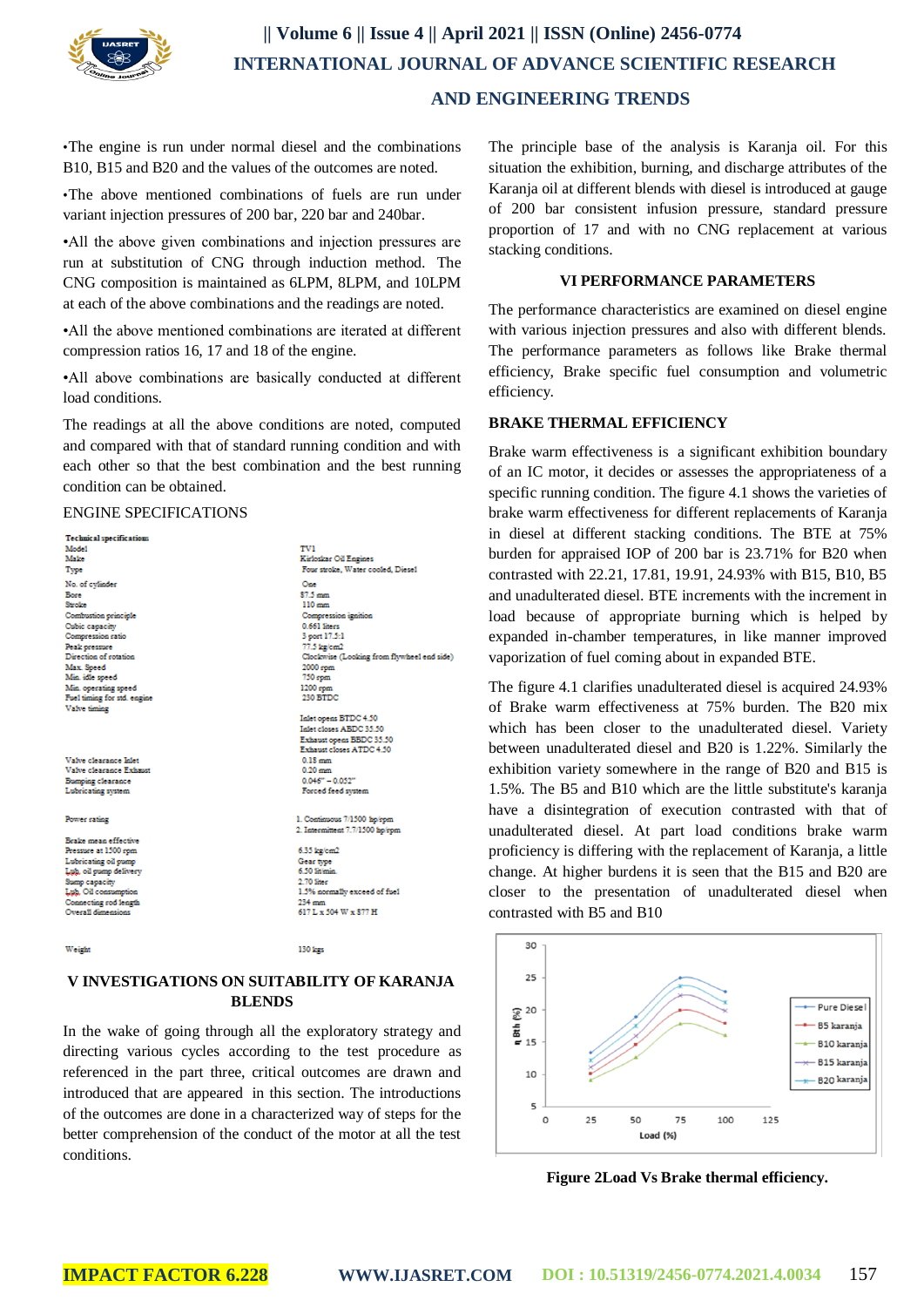

#### **Brake Specific Fuel Consumption**

Brake Specific fuel utilization is another significant boundary that decides the exhibition of any motor. It is the particular amount of fuel used to create a unit of force. The Figure 4.2.shows the BSFC decreases with expansion in load up to 75% and afterward 100% burden little additions in all cases at different Blends of Karanja and Diesel.

The BSFC at 75% burden for evaluated IOP of 200 bar is 0.37 kg/kW-hr for B20 when contrasted with 0.42, 0.56, 0.49, and 0.38 kg/kW-hr with B15, B10,B5, and unadulterated diesel. BSFC diminishes with the expansion in load because of appropriate ignition. The BSFC for 100% are higher than 75% is 0.41, 0.47, 0.63, 0.53, and 0.38 kg/kW-hr for B20, B15, B10, B5, and Pure Diesel. The BSFC is expanded with expanding load at 100% in light of the infusion of less amount of fuel because of its higher thickness and lower warming worth. The oxygenated biodiesels may prompt the less fatty burning coming about in higher BSFC.





## **VOLUMETRIC EFFICIENCY**

The volumetric efficiency is the breathing capacity of the engine, good volumetric efficiency indicates healthy engine. The figure 4.3 shows the volumetric efficiency at various blends, theoretically the liquid fuels have a little effect on the volumetric efficiency. It is observed that in the blend B5 volumetric efficiency at different percentage of loads is almost near to pure diesel.

Due to increase in percentage of blend there is an increase in post combustion residuals, which leaves less space for incoming charge into the combustion chamber.



**Figure 4Load Vs Volumetric efficiency.**

### **COMBUSTION PARAMETERS**

In this combustion parameter investigations, the results are carried out at different injection pressure with various biodiesel blends at different load conditions like 25%, 50%, 75% and 100%. According to combustion characterization the degree of crank angle is analyzed.

## **CYLINDER PRESSURE VS. CRANK ANGLE (P-Θ DIAGRAMS)**

The variety of chamber pressure with wrench plot for PD, B5, 0, B15, and B20 with 25% burden condition is shown figure 4.4. The chamber pressure increments with expansion in mix rate. At brought down heap of 25% for unadulterated diesel, B5, B10, B15, and B20, the most extreme chamber pressure is 45.51, 41.4, 42.31, 43.9, and 45.25 bar acquired. The chamber pressure for B20 at 25% burden condition was 0.54bar not exactly that of PD, which has been near the chamber pressing factor of unadulterated diesel.

The variety of chamber pressure with wrench plot for PD, B5, B10, B15, and B20 with half burden condition is appeared in figure 4.5. The chamber pressure increments with expanding mix rate, however when contrasted with unadulterated diesel chamber pressure diminished. At brought down heap of half for unadulterated diesel, B5, B10, B15, and B20 is 48.53, 44.53, 45.55, 46.84, and 48.11 bar got. The chamber pressure for B20 at half burden condition was 0.42bar not exactly that of PD, which has been near the chamber pressing factor of unadulterated diesel.Figure shows the variation of cylinder pressure with crank angle for PD, B5, B10, B15, and B20 with 75% load condition. The cylinder pressure increases with increasing blend percentage, but when compared to pure diesel cylinder pressure decreased. At lowered load of 75% for pure diesel, B5, B10, B15, and B20 is 51.32, 48.65, 48.7, 49.69, and 50.86 bar obtained. At 75% load condition the cylinder pressure obtained for B20 is near to pure diesel. Figure.shows the variation of cylinder pressure with crank angle for PD, B5, B10, B15, and B20 with 100% load condition. The cylinder pressure increases with increasing blend percentage, but when compared to pure diesel cylinder pressure decreased. At full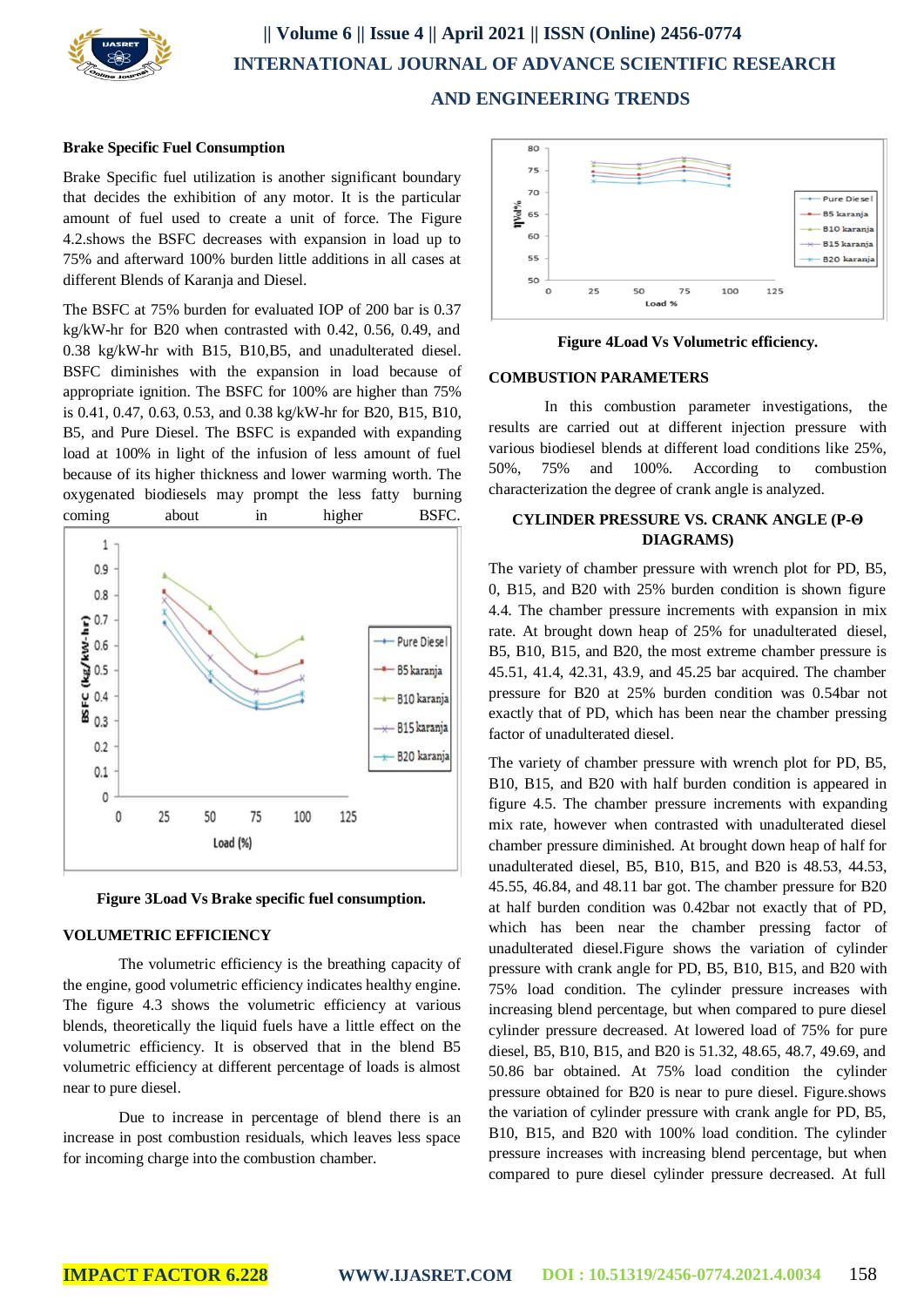

load of 100% for pure diesel, B5, B10, B15, and B20 is 52.53, 50.57, 50.78, 51.89, and 51.99 bar obtained. The cylinder pressure for B20 at 100% load condition was 0.54bar less than that of PD, which has been very close to the cylinder pressure of pure diesel.Peak pressure values raises with change of loading from 25 to 75% due to the increase of pilot fuel mass and this results in elevated heat release. Peak pressure is dependent on the portion of energy liberated through premixed combustion, which in turn governed by the delay period. At full load condition there is substantial decrease of peak pressures with pure diesel, B20, B15, B10, and B5 for a given injection opening pressure because of the less burning of fuel, late combustion caused due to decreased combustion duration and delay period.



**Figure 5 Crank Angle at 25% load Vs Cylinder Pressure**



**Figure 6Crank Angle at 50% Vs Cylinder Pressure**



**Figure 7Crank Angle at 75% Load Vs Cylinder Pressure.**



**Figure 8Crank Angle at 100% Load Vs Cylinder Pressure.**

#### **VII CONCLUSIONS**

The huge ends are drawn after the examination of the aftereffects of the four cases. The impact on the different execution parameters, for example, Brake warm proficiency, volumetric productivity and BSFC, outflows, for example, oxides of carbon, oxides of Nitrogen, un-utilized Oxygen and un-consumed hydrocarbons are estimated and analyzed on running states of different Karanja mixes in Diesel, CNG acceptance extents into the motor, fluctuating fuel infusion weights and pressure proportions are to the grounds are given as underneath.

The blends of karanja in the diesel under standard conditions have shown distinct performances at various loads, B20 is best of all the other blends as the brake thermal efficiency and BSFC equal to that of pure diesel. With 8lpm CNG, B20, the engine showed very close performance to the diesel engine, operating at 90% rated load, to avoid knocking rich mixture, the CNG flow rate is limited to 10lpm.

At part load conditions, 50% diesel in the fuel can be replaced by B20 for same performance.

### **REFERENCES**

[1] Domenico De Serio., Alex de Oliveira., José Ricardo Sodré., (2017), "Effects of EGR rate on performance and emissions of a diesel power generator fueled by B7", Journal of the Brazilian Society of Mechanical Sciences and Engineering, Vol No: 39, Issue No: 6, PP: 1919–1927.

[2] Jayesh B Galchar, (2017), "Production of Karanja Biodiesel by Ultrasonic Technique", International Journal of Advance Engineering and Research Development, e-ISSN (O): 2348- 4470 p-ISSN (P): 2348-6406, Vol No: 4, Issue No: 2, PP: 335- 339.

[3] Mahesh BabuTalupul, N.V, Dr.SrinivasaRao,P., Dr.SudheerPremKumar,B., Praveen,Ch. (2017), "Alternative Fuels for Internal Combustion Engines: Overview of current research", SSRG International Journal of Mechanical Engineering (SSRG-IJME), ISSN: 2348 – 8360, Vol No: 4, Issue No: 4, PP: 20-29.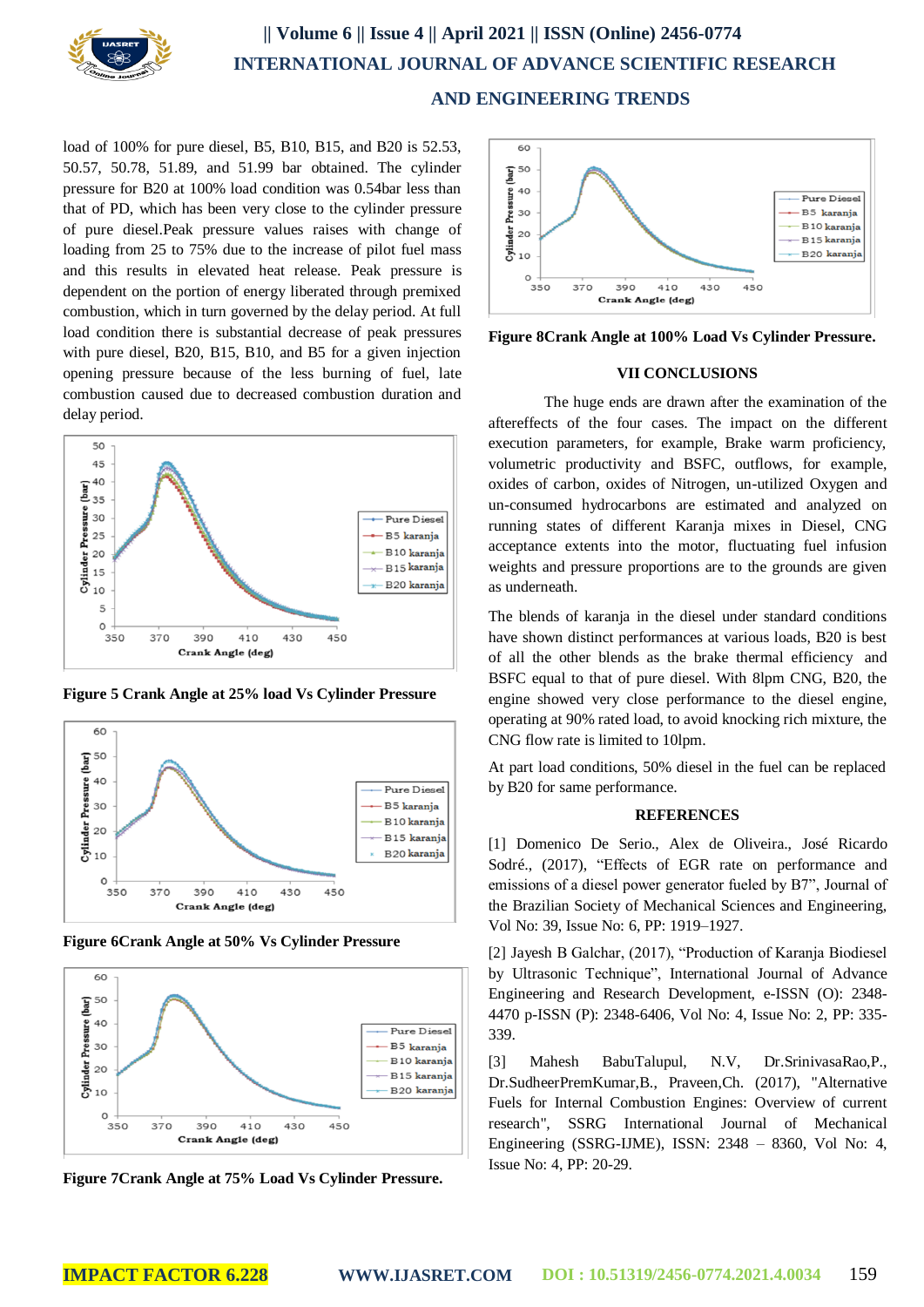

[4] MuraliNaik, J., Narender, M., Paramesh, M., Raghu, J.(2016), "Performance And Evaluation Of Biodiesel As An Alternative Karanja Oil For Diesel Engine", International Journal of Mechanical Engineering Research and Technology, ISSN 2454 – 535X, Vol No: 3, Issue No: 1.

[5] Paramvir Singh, Varun, S. R. Chauhan, (2016), "Feasibility of a new non-edible feedstock in diesel engine: Investigation of performance, emission and combustion characteristics", Journal of Mechanical Science and Technology, Vol No: 31, Issue No: 4, PP: 1979–1986.

[6] Pravin B. Ghungrad, Sandeep B. Bhutekar, Shyam A. Gaikwad, Mahesh A. Kale, Dhananjay P. Kale, (2016), "Advance Futuristic Alternative Fuel for CI Engines: A Review", VJER-Vishwakarma Journal of Engineering Research, ISSN: 2456-8465, Vol No: 1, Issue No: 3, PP: 40-43.

[7] RupeshPatela, L., Sankhavarab.C.D. (2016), "Biodiesel production from Karanja oil and its use in diesel engine: A review", Renewable and Sustainable Energy Reviews, Vol No: 71, PP: 464-474.

[8] YadessaGonfaKeneni, Jorge Mario Marchetti. (2015), "Oil extraction from plant seeds for biodiesel production", AIMS Energy, Vol No: 5, Issue No: 2, PP: 316-340. doi: 10.3934/energy.2017.2.316.

[9] Ashok Kumar Yadav, MohdEmran Khan, AlokManasDubey, AmitPal. (2015), "Performance and emission characteristics of a transportation diesel engine operated with non-edible vegetable oils biodiesel", Case Studies in Thermal Engineering, Vol No: 8, PP: 236-244.

[10] Ashok Reddy, K., (2016), "A Critical Review of Exhaust Recirculation Gas System for CI Diesel Engine", International Journal of Emerging Research in Management &Technology, ISSN: 2278-9359, Vol No: 5, Issue No: 5.

[11] Antony Miraculas, G., Bose, N., Edwin Raj, R. (2013), "Optimization of Biofuel Blends and Compression Ratio of a Diesel Engine Fueled with Calophylluminophyllum Oil Methyl Ester", Arabian Journal for Science and Engineering, Vol No: 41, Issue No: 5, PP: 1723–1733.

[12] Agustian, E., Praptijanto, A., Sebayang, D., A. Z. M. Rus., Hasan, S. (2013), "Biodiesel Production From Waste Cooking Oil By Using Ultrasonic Tubular Reactor", International Journal of Innovation in Mechanical Engineering & Advanced Materials (IJIMEAM), ISSN: 2477-541X, Vol No: 2, Issue No: 1, PP: 31-38.

[13] Chandrakantanayak, Saroj Kumar Acharya&Ranjan Kumar Swayne, (2013), "Emission analysis of different blends of karanja biodiesel with producer gas in a twin cylinder diesel engine in dual fuel mode", Taylor and Francis, Vol No: 38, Issue No: 6.

[14] John samuelkoppula, Sreenivasulunandamuri, Govindarajulu K, Rajasekhar Y, Edison Gundabattini, ThundilKaruppa Raj Rajagopal, (2012), "Experimental Investigation on Engine Performance and Emission Characteristics using Pongamia – Orange Oil Blends", International Journal Of Renewable Energy Research, Vol No: 6, Isssue No: 1.

[15] Mr.VenkataSundarRao. K., Dr.Kurbet S.N., Dr.Vinay V. Kuppast, (2011), "A Review on Performance of the IC Engine Using Alternative Fuels", Science Direct, Materials Today: Proceedings.

[16] RamanaMurty Naidu, S.C.V., Raju, G., Srinivasulu, D., (2012), "Emission and Performance of Diesel Engine Using KaranjaBioDiesel - A Critical Review", International Journal of Science, Engineering and Technology Research (IJSETR), ISSN: 2278 – 7798, Vol No: 1, Issue No: 5. PP: 102-107

[17] Ciniviz, M., Hasimoglu, C., Sahin, F. and Salman, M. S., (2012), ''Impact of thermal barrier coating application on the performance and emissions of a turbocharged diesel engine,'' Proceedings Of The Institution Of Mechanical Engineers Part D-Journal Of Automobiles, Vol No: 222, PP: 2447-2455

[18] Evaluation of flexural properties of fly ash filled polypropylene composites by Jitendra Gummadi, GV Kumar, G RajeshInternational Journal of Modern Engineering Research (IJMER) 2 (4), 2584-2590

[19]Experimental Evaluation of Performance and Emissions of Dual-Blended Bio-Diesels with Diesel as an Alternative Fuel for Diesel Engines by Sk. Gouse Sharief , G. Jitendra, Sk. Ammaji

[20] TOPSIS Ranking of Epoxy Hybrid Composites by Dukkipati Bala Nagesh,JS Suresh,Gummadi Jitendra International Journal of Engineering Science, 15244,2017

[21] Evaluation of Mechanical Properties of Polyster & Fly Ash Fiber Reinforced Polymer Composites by Jitendra Gummadi, Haritha Tammareddy International Journal for Research in Applied Science & Engineering Technology (IJRASET) V 8,Issue IV,484-491,2020

[22] OPTIMIZATION OF MACHINING PARAMETERS IN WIRE EDM OF ALUMINUM ALLOY USING TAGUCHI METHOD by HARITHA TAMMAREDDY, JITENDRA GUMMADI INTERNATIONAL JOURNAL FOR RESEARCH & DEVELOPMENT IN TECHNOLOGY V 13,I-4,P 42-53, 2020.

[23]Investigation of Experimental Analysis on Sub-Cooling, Superheating Effect and Performance of Low Cost Refrigeration System using R1270 as Refrigerant

R.SAI SANDEEP , G.JITENDRA, S. VENKATESWARARAO, International Research Journal of